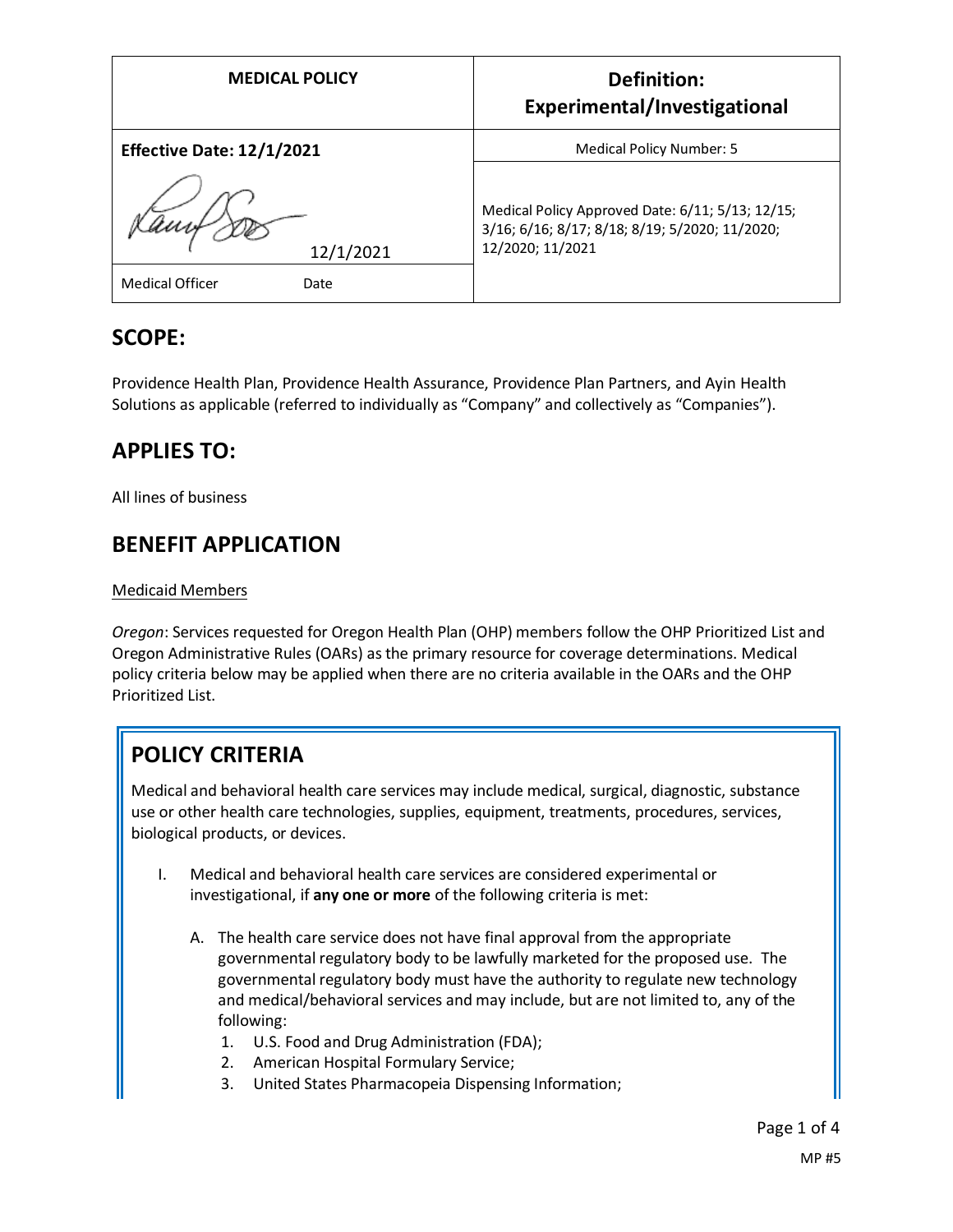4. American Medical Association Drug Evaluations; **or** Note: Any approval that is granted as an interim step in the regulatory process (e.g. investigational device exemption [IDE]) is not a substitute for final market approval.

- B. The medical or behavioral health care service is subject to review and approval by an institutional review board (IRB) for the proposed use; **or**
- C. The medical or behavioral health care service is the subject of an ongoing clinical trial that meets the definition of a Phase I , II or III clinical trial set forth in the Food and Drug Administration (FDA) regulations regardless of whether the trial is actually subject to FDA oversight; **or**
- D. The medical or behavioral health care service is not provided by an accredited institution or provider within the United States or is provided by one that has not demonstrated proficiency in the providing of the services or supplies; **or**
- E. Current, prevailing, peer-reviewed medical literature does not demonstrate the medical or behavioral health care service to be safe and effective for treating or diagnosing the condition or illness for which its use is proposed. This includes, but is not limited to, the following (1.– 4.):
	- 1. The service is not as beneficial or more beneficial as any established alternative;
	- 2. The service does not effectively measure or alter the physiological changes related to a disease, injury, illness or condition;
	- 3. The evidence does not demonstrate that the service has a beneficial effect on health outcomes;
	- 4. The benefits of the service do not outweigh the harms; **or**
- F. The medical or behavioral health care service has not been evaluated by a national professional medical society, a national healthcare organization, or a public health agency; or has been evaluated and determined not to be an appropriate standard of medical practice; **or**
- G. The medical or behavioral health care service requested is not consistent with or does not address the patient's presenting complaint, injury or illness and is not considered standard of care in the medical community for that condition; **or**
- H. The medical or behavioral test is requested as a panel of services that may be individually proven but when performed as a group or panel, the evidence-based literature does not support the requested service. If any single service/component of the panel test is investigational, then the entire panel is considered investigational. Services/components may include, but are not limited to, any of the following:
	- 1. Proteins
	- 2. Biomarkers
	- 3. Enzymes
	- 4. Analytes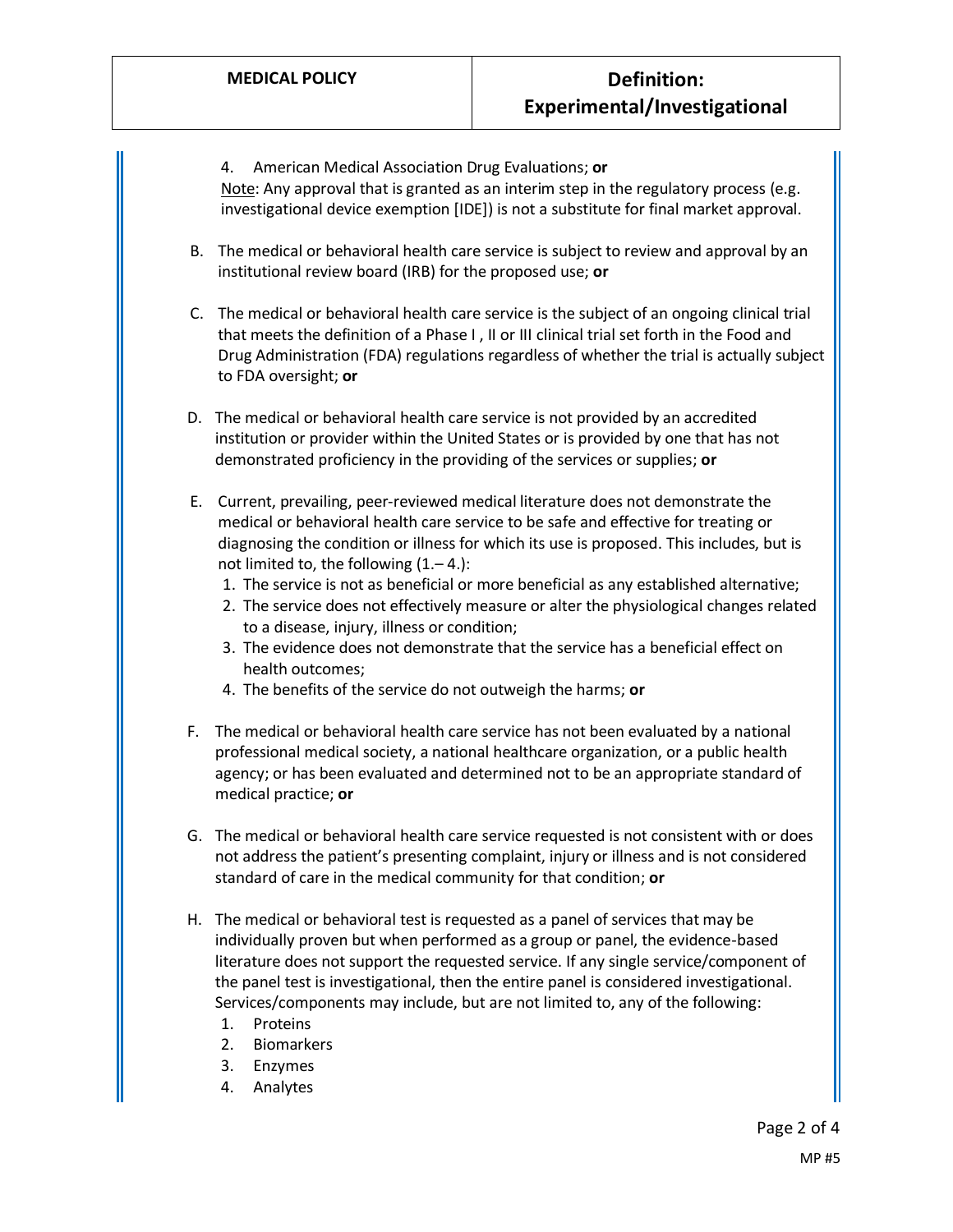- 5. Genes
- 6. Transcripts
- 7. Mutations

### **POLICY GUIDELINES**

In order to make a determination of the investigational nature of any medical service the following sources of evidence should be considered:

- 1. Peer-reviewed publications of well-designed and well-conducted studies. Ideally, the overall body of evidence should be of high quality and reported outcomes should be consistent;
- 2. Technology assessments based on a systematic review of the evidence (e.g., Agency for Healthcare Research and Quality, Washington State Health Authority, Hayes, ECRI);
- 3. Evidence-based clinical practice guidelines developed by national organizations and other recognized authorities.

## **INSTRUCTIONS FOR USE**

Company Medical Policies serve as guidance for the administration of plan benefits. Medical policies do not constitute medical advice nor a guarantee of coverage. Company Medical Policies are reviewed annually and are based upon published, peer-reviewed scientific evidence and evidence-based clinical practice guidelines that are available as of the last policy update. The Companies reserve the right to determine the application of Medical Policies and make revisions to Medical Policies at any time. Providers will be given at least 60-days' notice of policy changes that are restrictive in nature.

The scope and availability of all plan benefits are determined in accordance with the applicable coverage agreement. Any conflict or variance between the terms of the coverage agreement and Company Medical Policy will be resolved in favor of the coverage agreement.

#### **REGULATORY STATUS**

#### Mental Health Parity Statement

Coverage decisions are made on the basis of individualized determinations of medical necessity and the experimental or investigational character of the treatment in the individual case. In cases where medical necessity is not established by policy for specific treatment modalities, evidence not previously considered regarding the efficacy of the modality that is presented shall be given consideration to determine if the policy represents current standards of care.